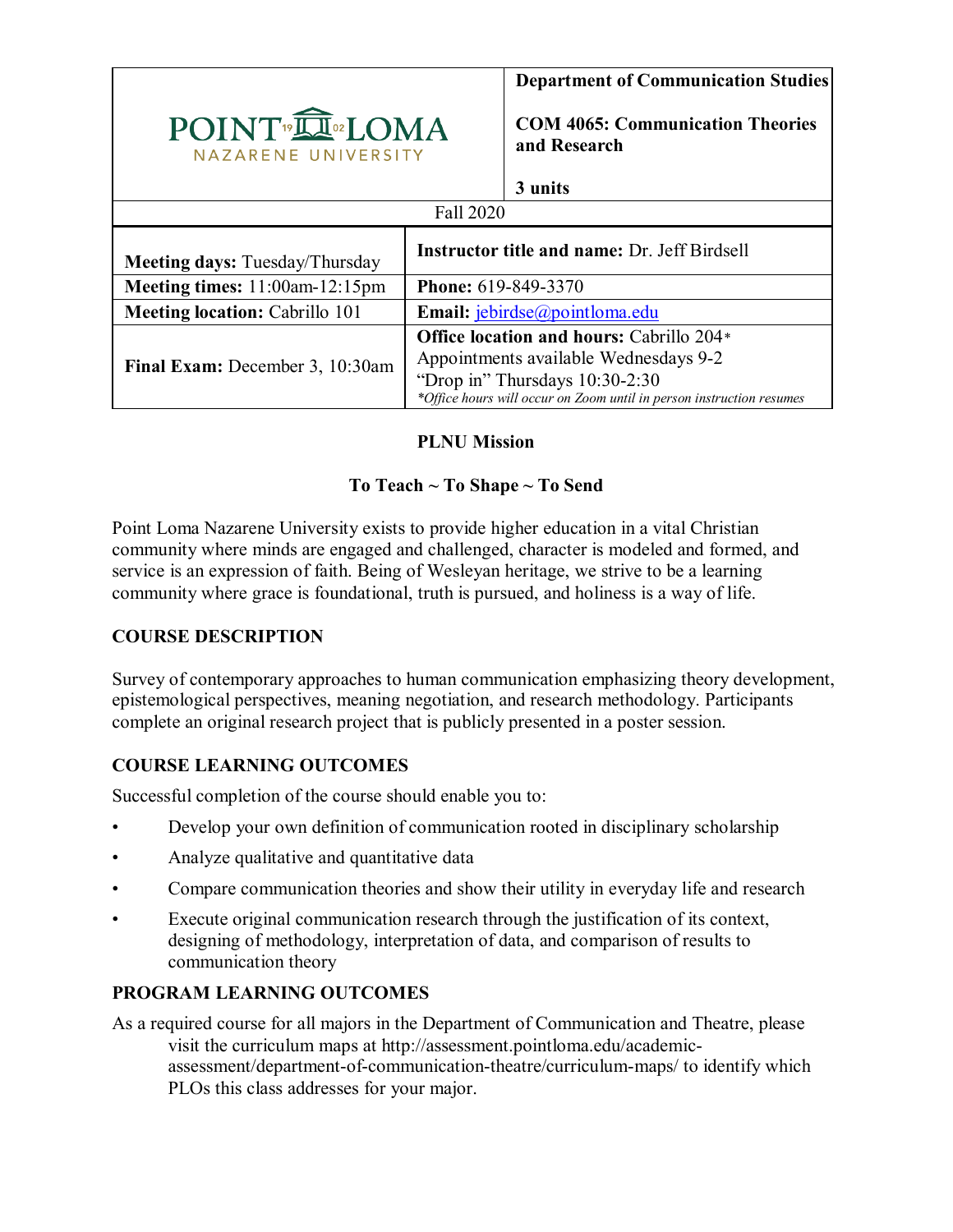### **REQUIRED TEXTS AND RECOMMENDED STUDY RESOURCES**

Davis, C. S., Powell, H., & Lachlan, K. L. (2013). *Straight Talk about Communication Research Methods* (2<sup>nd</sup> ed.). Dubuque, IA: Kendall Hunt.

# **COURSE CREDIT HOUR INFORMATION**

In the interest of providing sufficient time to accomplish the stated Course Learning Outcomes, this class meets the PLNU credit hour policy for a 3 unit class delivered over 15 weeks. It is anticipated that students will spend a minimum of 37.5 participation hours per credit hour on their coursework. For this course, students will spend an estimated 112.5 total hours (averaging 7 hours/week) meeting the course learning outcomes.

### **ASSESSMENT AND GRADING**

During the course of the semester you will be responsible for the following written assignments. See the descriptions below and the detailed instructions at the end of the syllabus for more details.

| <b>Assignment Distribution:</b>                     |                                                 | Grade Scale   |            |                              |        |          |      |
|-----------------------------------------------------|-------------------------------------------------|---------------|------------|------------------------------|--------|----------|------|
| Definition Paper                                    | $25$ pts                                        |               | Percentage |                              | Points |          |      |
| <b>Theory Summary</b>                               | $50$ pts                                        | A             | 93         | $\qquad \qquad \blacksquare$ | 100    | 930      | 1000 |
| Method Summary                                      | 50 pts                                          |               | 90         |                              | 92.9   | 900      | 929  |
| Project Proposal                                    | $100$ pts<br>$100$ pts                          | $A-$          |            | $\overline{\phantom{a}}$     |        |          |      |
| <b>Concept Report</b>                               |                                                 | $B+$          | 87         | $\overline{\phantom{a}}$     | 89.9   | 870      | 899  |
| Lit Review, Methods, Works Cited                    |                                                 | B             | 83         | $\overline{\phantom{a}}$     | 86.9   | 830      | 869  |
| Draft                                               | $125$ pts                                       | $B-$          | 80         | $\overline{\phantom{a}}$     | 82.9   | 800      | 829  |
| Lit Review, Methods, & Works                        | $150$ pts<br>$70$ pts<br>$200$ pts<br>$130$ pts | $C+$          | 77         | $\overline{\phantom{0}}$     | 79.9   | 770      | 799  |
| Cited Revision + Results &                          |                                                 | $\mathcal{C}$ | 73         | $\overline{\phantom{a}}$     | 76.9   | 730      | 769  |
| Discussion Draft                                    |                                                 | $C-$          | 70         | $\overline{\phantom{a}}$     | 72.9   | 700      | 729  |
| "4065 in 5" presentation                            |                                                 | $D+$          | 67         | $\overline{\phantom{a}}$     | 69.9   | 670      | 699  |
| Complete Research Paper<br><b>Online Activities</b> |                                                 | D             | 63         | $\overline{\phantom{a}}$     | 66.9   | 630      | 669  |
|                                                     |                                                 | $D-$          | 60         | $\overline{\phantom{a}}$     | 62.9   | 600      | 629  |
|                                                     |                                                 | F             | $\theta$   |                              | 59.9   | $\theta$ | 599  |

#### **ASSIGNMENTS AND READINGS**

All assignments must be typed (double-spaced, 8.5" x 11" paper, one-side, 225-250 wpp, 1" margins, 12pt font, Times New Roman or Courier typeface) unless otherwise instructed. Use the APA style guide where necessary (see https://owl.english.purdue.edu/owl/resource/560/01/ for formatting assistance). The most likely time for your computer/internet connection to crash is minutes before an assignment is due. Please plan ahead.

#### **GRADING**

Regardless of your prior experiences with grading, I am insistent that a "C" is considered "average" or acceptable work, grades of "B" and "A" are awarded for above average and exceptional work respectively. Normally, those students receiving A's represent the top 10 - 25% of a class.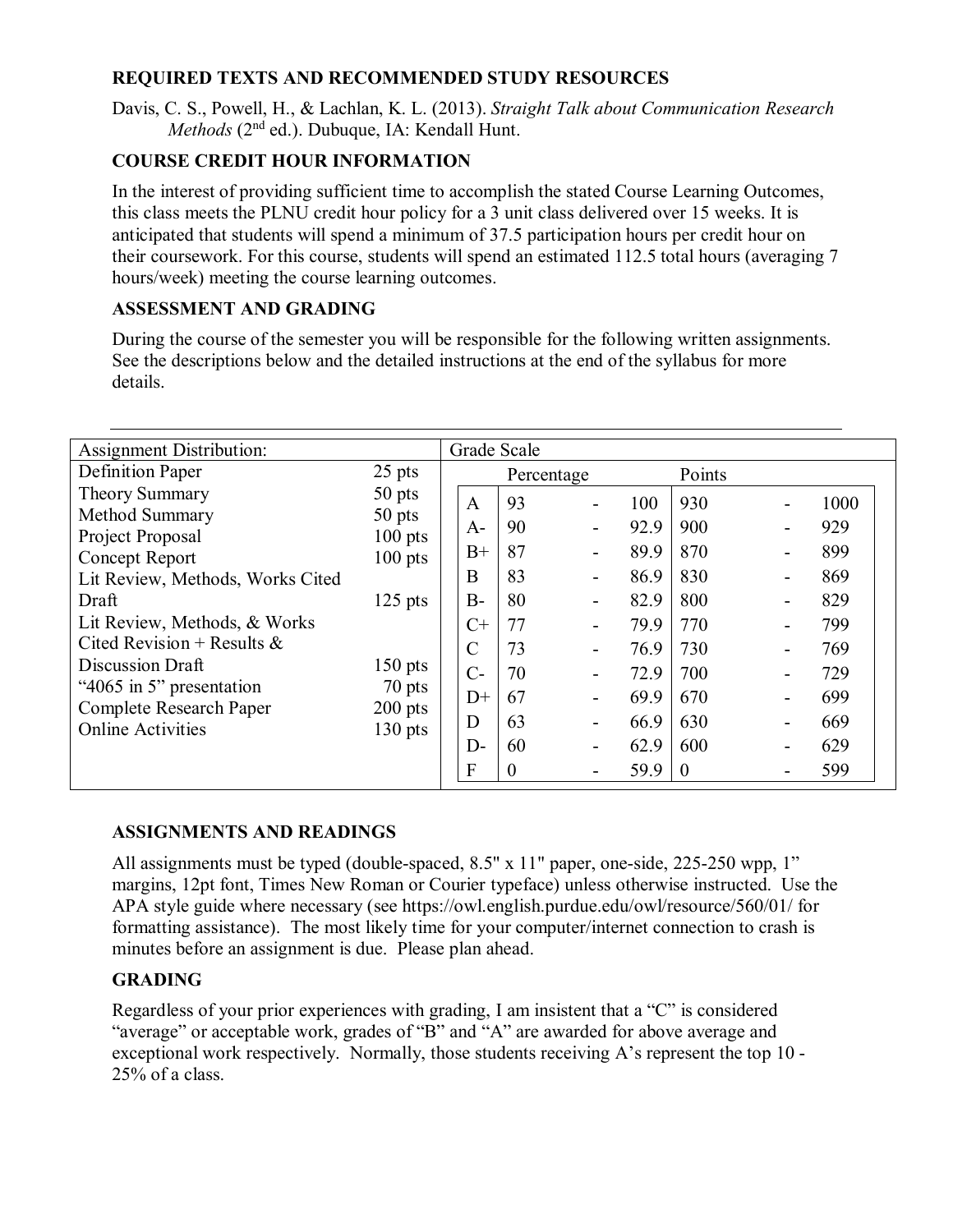Feedback on assignments will be provided using the "Annotated Comments" feature in Canvas. Please follow the instructions at https://tinyurl.com/BirdsellGrades to access them.

There is a 24-7 rule in this class: you must wait at least 24 hours after receiving a grade to discuss it, and no later than 7 days. Any discussion of grades must occur outside of class time. I will gladly talk about assignments (non-grade issues) past the 7-day period. To avoid confusion, you must (a) document the error in writing, (b) state why you think it is an error (based on the syllabus (course expectations, grading policies, etc.) and specific assignment details.), and (c) suggest what you think should be done to rectify the error (in cases where this is not obvious). These matters will be dealt with promptly. (If an error had been made which benefits you, please accept it as a "gift" which does not need to be reported.)

# **INCOMPLETES AND LATE ASSIGNMENTS**

All assignments are to be submitted/turned in on Canvas. Incompletes will only be assigned in extremely unusual circumstances. Assignments turned in past due will be accepted but the grade will be reduced by 10% as soon as the assignment is tardy and another 10% for every 24 hour period after that.

#### **ONLINE ATTENDANCE AND PARTICIPATION**

Throughout the course, you will be asked to complete online activities. Your submissions in response to these activities will contribute to your grade (see Assessment and Grading). Submissions must be graded as "complete" in order to receive credit. If a submission does not meet the requirements for an activity, you will receive feedback on how it can be improved and a date by which that improvement must occur via a resubmission. If the re-submission does not substantially address the feedback provided, it will remain "incomplete."

# **PLNU ATTENDANCE AND PARTICIPATION POLICY**

Regular and punctual attendance at all **synchronous** class sessions is considered essential to optimum academic achievement. If the student is absent for more than 10 percent of class sessions (virtual or face-to-face), the faculty member will issue a written warning of deenrollment. If the absences exceed 20 percent, the student may be de-enrolled without notice until the university drop date or, after that date, receive the appropriate grade for their work and participation. In some courses, a portion of the credit hour content will be delivered **asynchronously** and attendance will be determined by submitting the assignments by the posted due dates. See [Academic Policies](https://catalog.pointloma.edu/content.php?catoid=46&navoid=2650#Class_Attendance) in the Undergraduate Academic Catalog. If absences exceed these limits but are due to university excused health issues, an exception will be granted.

#### **Asynchronous Attendance/Participation Definition**

A day of attendance in asynchronous content is determined as contributing a substantive note, assignment, discussion, or submission by the posted due date. Failure to meet these standards will result in an absence for that day. Instructors will determine how many asynchronous attendance days are required each week.

#### **PLNU COPYRIGHT POLICY**

Point Loma Nazarene University, as a non-profit educational institution, is entitled by law to use materials protected by the US Copyright Act for classroom education. Any use of those materials outside the class may violate the law.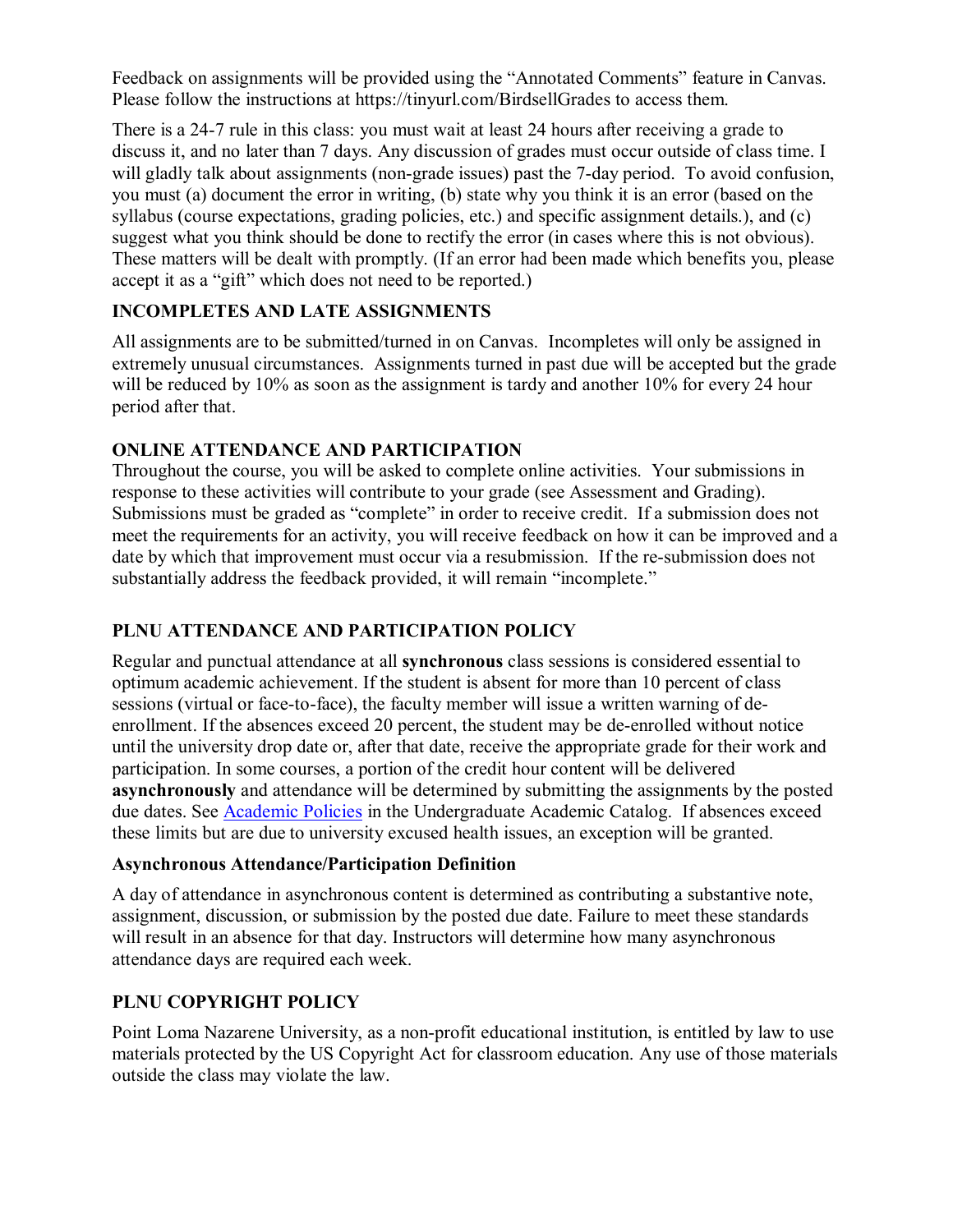### **STATE AUTHORIZATION**

State authorization is a formal determination by a state that Point Loma Nazarene University is approved to conduct activities regulated by that state. In certain states outside California, Point Loma Nazarene University is not authorized to enroll online (distance education) students. If a student moves to another state after admission to the program and/or enrollment in an online course, continuation within the program and/or course will depend on whether Point Loma Nazarene University is authorized to offer distance education courses in that state. It is the student's responsibility to notify the institution of any change in his or her physical location. Refer to the map on [State Authorization](https://www.pointloma.edu/offices/office-institutional-effectiveness-research/disclosures) to view which states allow online (distance education) outside of California.

### **PLNU ACADEMIC HONESTY POLICY**

Students should demonstrate academic honesty by doing original work and by giving appropriate credit to the ideas of others. Academic dishonesty is the act of presenting information, ideas, and/or concepts as one's own when in reality they are the results of another person's creativity and effort. A faculty member who believes a situation involving academic dishonesty has been detected may assign a failing grade for that assignment or examination, or, depending on the seriousness of the offense, for the course. Faculty should follow and students may appeal using the procedure in the university Catalog. See [Academic Policies](https://catalog.pointloma.edu/content.php?catoid=41&navoid=2435#Academic_Honesty) for definitions of kinds of academic dishonesty and for further policy information.

# **PLNU ACADEMIC ACCOMMODATIONS POLICY**

While all students are expected to meet the minimum standards for completion of this course as established by the instructor, students with disabilities may require academic adjustments, modifications or auxiliary aids/services. At Point Loma Nazarene University (PLNU), these students are requested to register with the Disability Resource Center (DRC), located in the Bond Academic Center [\(DRC@pointloma.edu](mailto:DRC@pointloma.edu) or 619-849-2486). The DRC's policies and procedures for assisting such students in the development of an appropriate academic adjustment plan (AP) allows PLNU to comply with Section 504 of the Rehabilitation Act and the Americans with Disabilities Act. Section 504 prohibits discrimination against students with special needs and guarantees all qualified students equal access to and benefits of PLNU programs and activities. After the student files the required documentation, the DRC, in conjunction with the student, will develop an AP to meet that student's specific learning needs. The DRC will thereafter email the student's AP to all faculty who teach courses in which the student is enrolled each semester. The AP must be implemented in all such courses.

If students do not wish to avail themselves of some or all of the elements of their AP in a particular course, it is the responsibility of those students to notify their professor in that course. PLNU highly recommends that DRC students speak with their professors during the first two weeks of each semester about the applicability of their AP in that particular course and/or if they do not desire to take advantage of some or all of the elements of their AP in that course.

# **SPIRITUAL CARE**

Please be aware PLNU strives to be a place where you grow as whole persons. To this end, we provide resources for our students to encounter God and grow in their Christian faith.

If students have questions, a desire to meet with the chaplain or have prayer requests you can contact the [Office of Spiritual Development](https://www.pointloma.edu/offices/spiritual-development)